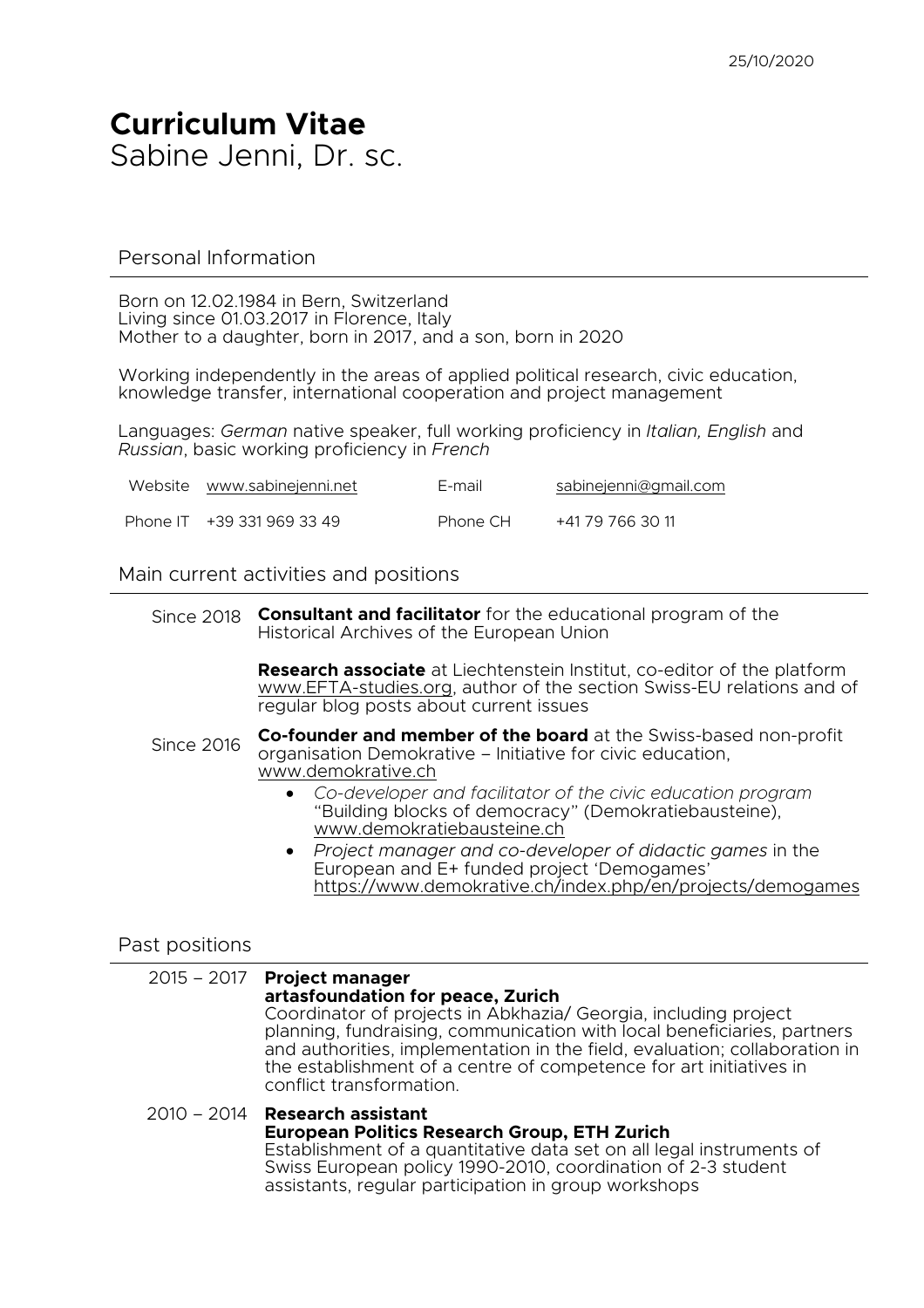Past positions, continuation

|                              | $2007 - 2012$ Chairwoman<br>Upsala e.V. - Interkultureller Zirkusaustausch für Kinder und<br>Jugendliche, Berlin<br>Coordination of members and volunteers, communication with<br>Russian partner organisation, strategic and financial planning,<br>fundraising, website administration, tour organisation 2006-<br>2007, 2009-2011 |
|------------------------------|--------------------------------------------------------------------------------------------------------------------------------------------------------------------------------------------------------------------------------------------------------------------------------------------------------------------------------------|
|                              | 08/2009 - <b>Researcher</b><br>12/2009 Equal Education Fund, Bern<br>Development of a monitoring and evaluation manual for non-<br>formal education projects in international cooperation                                                                                                                                            |
| 01/2009 –                    | <b>Intern</b><br>03/2009 German Institute for International and Security Affairs,<br><b>Berlin</b><br>Research group Russia/CIS; media analysis on situation after<br>war in Georgia in 2008                                                                                                                                         |
| 2002 - 2003 <b>Volunteer</b> | NGO Upsala-Circus, Saint Petersburg, Russia                                                                                                                                                                                                                                                                                          |

### Independent teaching and training activities

| <b>Civic education</b><br>since 2014                                       | Die EU als Herausforderung für die Schweiz – quo vadis<br>direkte Demokratie, Föderalismus, Exportnation? Übersicht<br>über aktuelle Forschung und relevante Prinzipien der<br>politischen Bildung; further education course for high school<br>teachers at the pedagogical university of Zurich 2019                                                                                                                                                                                                                                                                                   |
|----------------------------------------------------------------------------|-----------------------------------------------------------------------------------------------------------------------------------------------------------------------------------------------------------------------------------------------------------------------------------------------------------------------------------------------------------------------------------------------------------------------------------------------------------------------------------------------------------------------------------------------------------------------------------------|
|                                                                            | <b>Building blocks of democracy, Workshops based on self-</b><br>developed teaching concept (joint project with Dr. Rebecca<br>Welge)<br>Since 2019: Train-the-trainers program<br>Since 2017: Workshops in high schools and vocational schools<br>in Switzerland<br>2016 and 2018: European Youth Conference (Ernsthofen,<br>Germany)<br>2017: Workshop in the framework of the doctoral program<br>democracy studies at the University of Zurich, Switzerland                                                                                                                         |
|                                                                            | <b>Simulation of Swiss law-making "Politik. Macht. Gesetz"</b><br>2014-2015: Simulation workshops in various schools in<br>Switzerland                                                                                                                                                                                                                                                                                                                                                                                                                                                  |
| <b>Capacity Building</b><br>and international<br>cooperation<br>since 2007 | International cooperation, conflict transformation, conflict<br>sensitivity, the potential of art and culture<br>2018: Train-the-trainers Workshop for the project team of<br>'Circus rebels for peace' in Zeitz (Germany)<br>2018: Workshop for the international students of Rondine<br>Citadella della Pace in Arezzo (Italy)<br>2016: Workshop as a part of the 'Creative Peacebuilding<br>Seminar' in Tbilisi (Georgia)<br>2007-2012: Activities with the association Upsala e.V. and the<br>Russian partner organization Upsala-Circus, e.g. Round Table,<br>strategy development |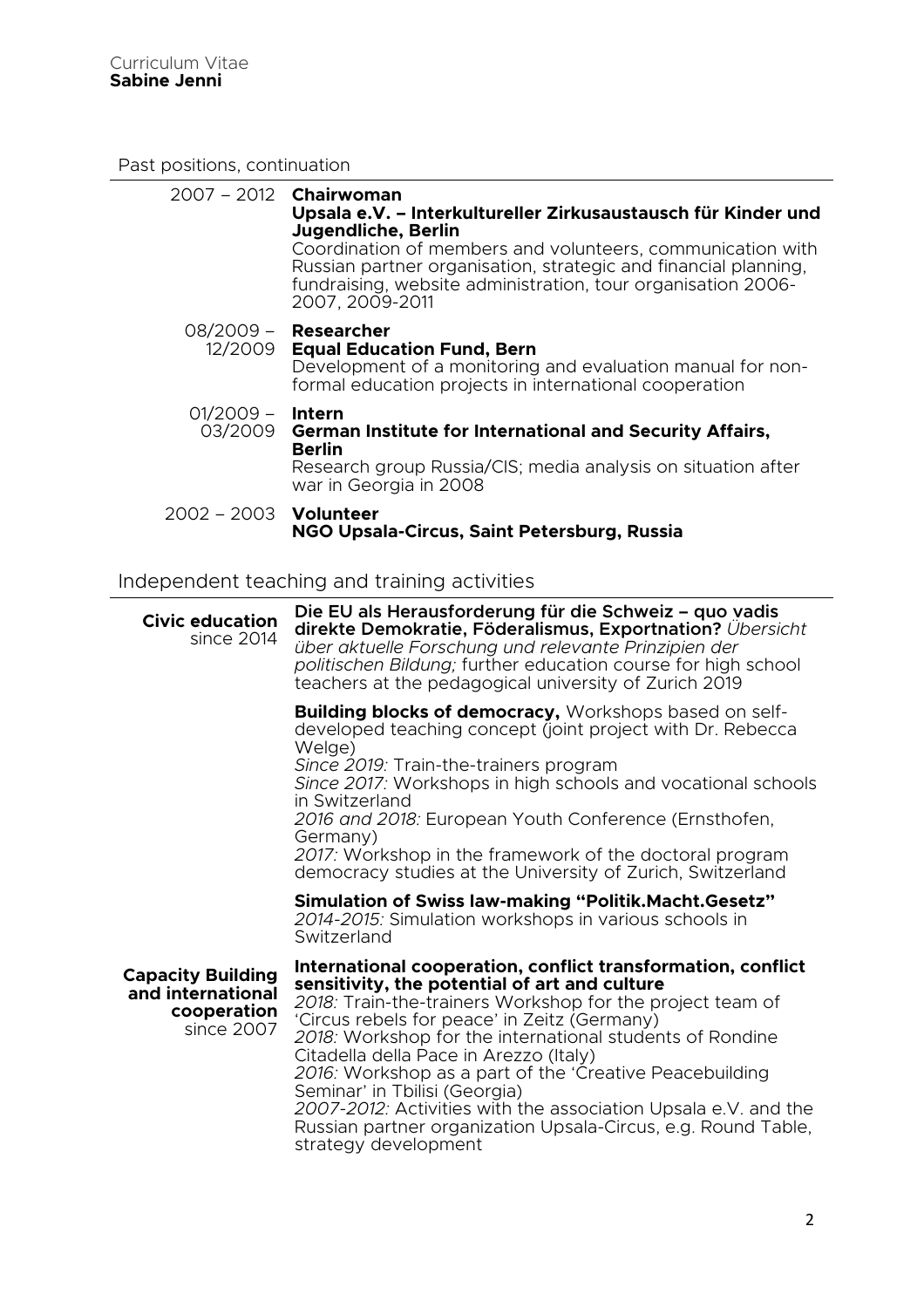### Independent teaching and training activities, continuation

| <b>Knowledge</b><br>transfer<br>since 2013 | <b>Relationship Switzerland - European Union</b><br>2018: Keynote speech and workshop 'Switzerland in Europe -<br>perspectives for civic education' Campus für Demokratie<br>(Solothurn, Switzerland)<br>2016: Workshop, Friedrich Ebert Stiftung (Konstanz, Germany)<br>2013: Workshop Café d'Europe nebs (Zurich, Switzerland)                                                                                                                                                                                                                                                        |  |  |
|--------------------------------------------|-----------------------------------------------------------------------------------------------------------------------------------------------------------------------------------------------------------------------------------------------------------------------------------------------------------------------------------------------------------------------------------------------------------------------------------------------------------------------------------------------------------------------------------------------------------------------------------------|--|--|
| <b>Academic</b><br>teaching<br>since 2011  | Academic teaching, seminars, workshops and lectures<br>2019: Workshop for the Doctoral program democracy studies,<br>'Democracy as concept and in practice. Knowledge transfer<br>between research and practitioners'<br>2015 and 2016: Lecture 'Comparative regional integration',<br>University of Lucerne, Switzerland (BA/MA)<br>2015: Seminar 'Differentiated European Integration', University<br>of Lucerne, Switzerland (BA/MA)<br>2015: Seminar "Switzerland and Europe", University of Basel,<br>Switzerland (MA)<br>2011: Tutorial "International Politics", ETH Zurich (BA) |  |  |
| <b>Academic Education</b>                  |                                                                                                                                                                                                                                                                                                                                                                                                                                                                                                                                                                                         |  |  |
| $2010 - 2014$                              | Doctor of sciences ETH Zurich (Dr. sc. ETH Zurich)<br>Thesis: The last Gallic Village? An Empirical Analysis of<br>Switzerland's Differentiated European integration 1990 - 2010.<br>Committee: Prof. Dr. F. Schimmelfennig, Prof. Dr. S. Lavenex,<br>Prof. Dr. P. Sciarini                                                                                                                                                                                                                                                                                                             |  |  |
| $2013 - 2014$                              | Visiting Student at European University Institute (EUI),<br><b>Florence</b><br>doc.mobility scholarship Swiss National Science Foundation                                                                                                                                                                                                                                                                                                                                                                                                                                               |  |  |
| $2003 - 2008$                              | MA in political science University of Bern (lic.rer.soc)<br>Minor in pedagogy and economics                                                                                                                                                                                                                                                                                                                                                                                                                                                                                             |  |  |
| 2007                                       | Exchange semestre at Institut d'Etudes Politiques,<br><b>Bordeaux, Erasmus scholarship</b>                                                                                                                                                                                                                                                                                                                                                                                                                                                                                              |  |  |
| Complementary education                    |                                                                                                                                                                                                                                                                                                                                                                                                                                                                                                                                                                                         |  |  |
| 2020                                       | Democracy during the days of Corona<br>Online course based on the Betzavta Method – Transforming<br>Conflicts into Dilemma, conducted by Dr. Uki Maroshek-<br>Klarmann, Adam Institute of Democracy & Peace                                                                                                                                                                                                                                                                                                                                                                             |  |  |
| 2018                                       | <b>Putting democratic values into practice</b><br>Three-day workshop for youth trainers based on the Bezavta<br>Method, conducted by Dr. Uki Maroshek-Klarmann and Dr.<br>Rebecca Welge                                                                                                                                                                                                                                                                                                                                                                                                 |  |  |
| 2012                                       | <b>Summer School in Social Science Data Analysis</b><br>University of Essex: Panel Data Analysis of Micro Data, Dr.<br>Mark Bryan                                                                                                                                                                                                                                                                                                                                                                                                                                                       |  |  |
| 2011                                       | <b>Advanced Studies in Development and Cooperation, ETH</b><br>Zurich                                                                                                                                                                                                                                                                                                                                                                                                                                                                                                                   |  |  |

Courses in project management and capacity building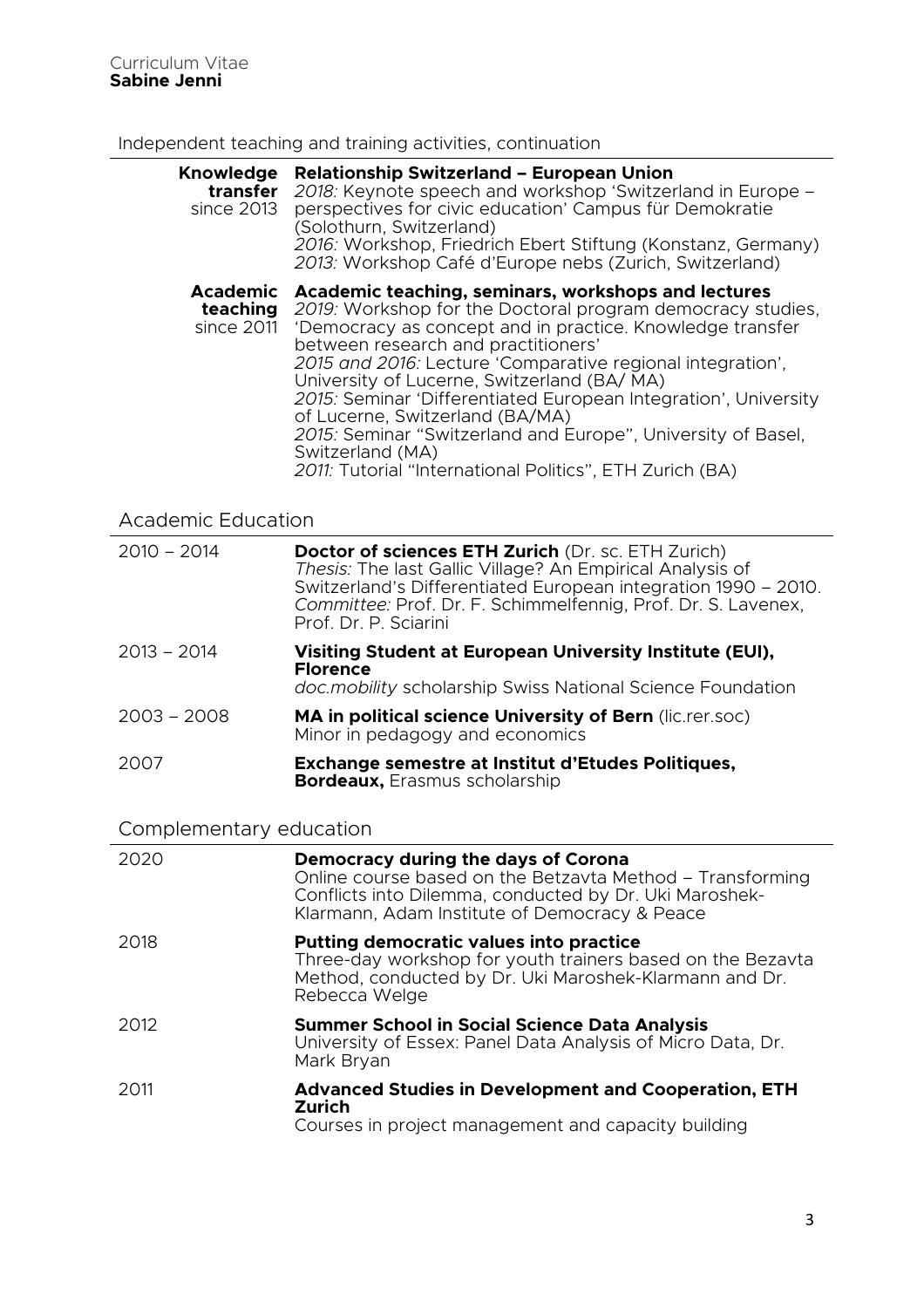# Publications

### **Monographies**

- 2016 **Switzerland's differentiated European integration. The last Gallic village?** Hampshire and New York: Palgrave Macmillan.
- 2009 **Wie stark ist das "Einige Russland"? Zur Parteibindung der Eliten und zum Wahlerfolg der Machtpartei im Dezember 2007.** Stuttgart: ibidem-Verlag.

#### Peer-reviewed articles

- 2015 **Switzerland's regulatory European integration: between tacit consensus and noisy dissensus.** Swiss Political Science Review 21(4): 508–37.
- 2014 **Europeanization of Swiss Law-Making: Empirics and Rhetoric are Drifting Apart.** Swiss Political Science Review 20(2): 208-15.

#### Book chapter

2019 **Immigrazione e i rapporti tra Svizzera e UE: una sfida per l'identità nazionale e la coesione sociale.** In: Dardanelli, Paolo and Oscar Mazzoleni (eds.), *Svizzera-Unione europea: un rapporto irrisolto*, Locarno: Armando Dadò Editore.

### Media and other articles

|      | Since 2018 Swiss-EU relations<br>Author of all texts in the section analytics and several blog<br>posts, and editor to the other blog posts on the topic on<br>EFTA-studies.org                                       |
|------|-----------------------------------------------------------------------------------------------------------------------------------------------------------------------------------------------------------------------|
|      | 2018 Which future for EU-Swiss relations? A citizens'<br>perspective. TEPSA Brief, 25/09/2018. URL:<br>http://www.tepsa.eu/tepsa-brief-which-future-for-eu-swiss-relations-a-<br>citizens-perspective-sabine-jenni/   |
|      | EU-Swiss institutional framework progress will be slow.<br>Oxford Analytica Daily Brief, 02/02/2018. URL:<br>https://dailybrief.oxan.com/Analysis/DB229512/EU-Swiss-institutional-<br>framework-progress-will-be-slow |
| 2017 | <b>Popular votes and Brexit will shape EU-Swiss relations.</b><br>Oxford Analytica Daily Brief, 09/10/2017. URL:<br>https://dailybrief.oxan.com/Analysis/DB224967                                                     |
|      | <b>Popular votes will decide Swiss next steps.</b> Oxford Analytica<br>Daily Brief, 22/02/2017. URL:<br>https://dailybrief.oxan.com/Analysis/DB218161/Popular-votes-will-<br>decide-Swiss-next-steps                  |